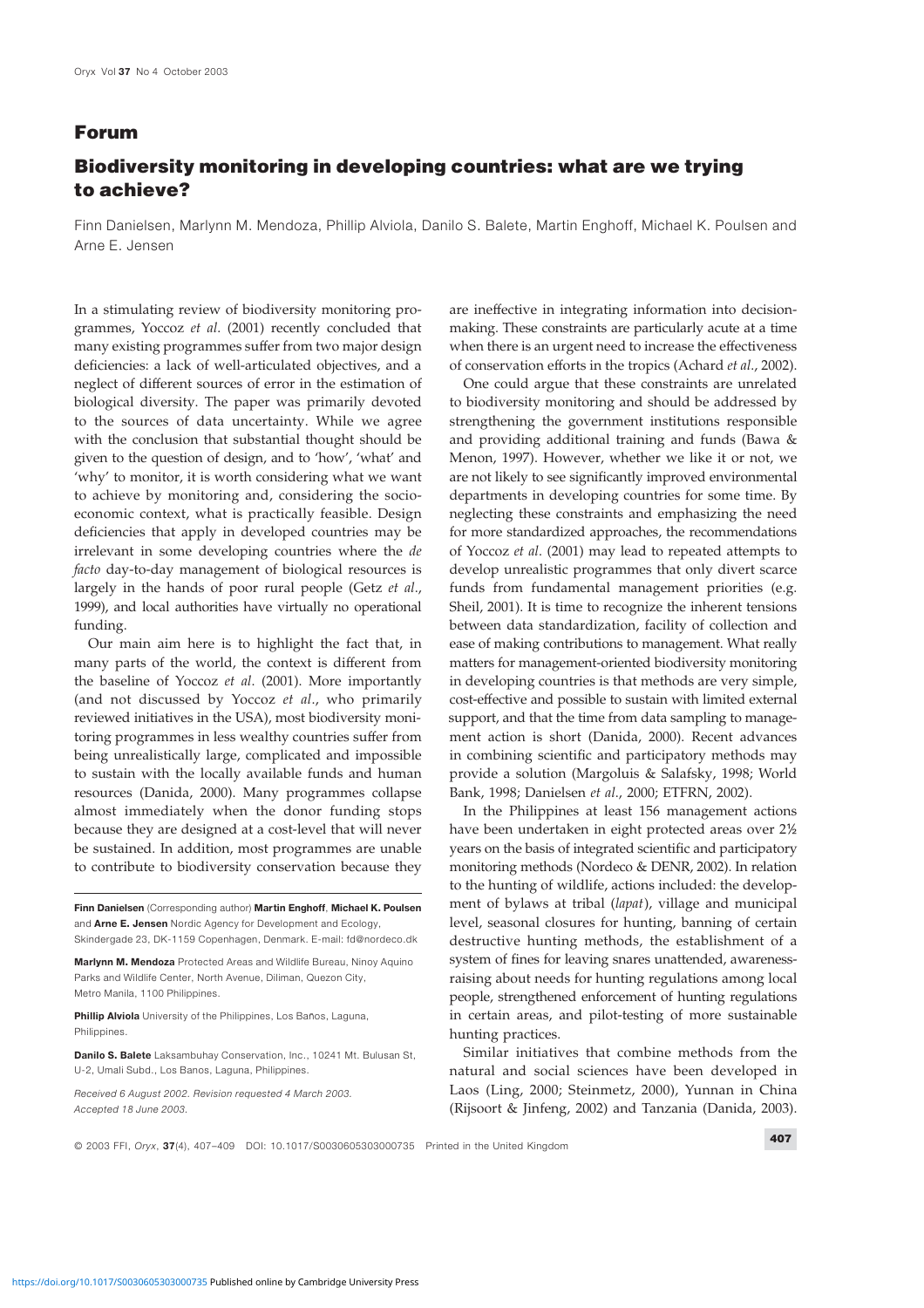in these initiatives are: (i) that representatives of local com-equally effective in other places where the appropriate munities are involved in developing the local application authorities have interests and staff. of the methods, (ii) that already existing community- The main drawback of this approach is that we do based monitoring systems are recognized and built not yet know the extent to which the method is able to upon, (iii) that focus is at the field/village level where detect true trends. By its very nature, the integrated management decisions are taken, (iv) that monitoring approach does not include all of the desirable elements activities are kept simple and fitted into the day-to-day to ensure that monitoring programs provide unequivocal work of the local people, (v) that government staff are answers (Margules *et al.*, 1998). In-depth monitoring involved, and (vi) that there is mutual trust between of selected habitats and species are also vital. Most local communities and government staff. programmes integrating scientific and participatory bio-

trends with a statistically acceptable degree of confidence are relatively young and untested. Although cost-effective, or in contributing to international publishing. It lies it remains to be seen whether they will be sustained in instead in proven efficiency, even in the short-term, in the long term. A key determinant is whether conservation strengthening local management of the land and resources professionals and scientists will accept that this approach and dealing with threats to biodiversity (ETFRN, 2002; has potential for improving resource management. Nordeco & DENR, 2002). Moreover, it makes local stake- Many countries are moving towards decentralization holders more motivated to agree on and participate in of natural resource management. International policy law enforcement, resource use regulation and reaction agreements emphasize the need for increased public to encroachment by outsiders, increasing the likelihood participation in environmental decision-making (e.g. the of successful management. In addition, this approach Aarhus Convention of 1998 (UNECE, 1998) on access to improves communication between local stakeholders and information, public participation in decision-making, and authorities, increases transparency of decision-making access to justice in environmental matters). Integrating and strengthens community-based resource management participatory methods into biodiversity assessment can systems. be a powerful tool for implementing these policies.

Examples of methods are provided in Table 1. An added have common interest in the management objectives, advantage, beyond the simplicity and low cost, is that (ii) rural people depend on the use of natural resources the meaning of the monitoring can be grasped by local and have a relative strong societal coherence and long people who are in practice the custodians of the areas. history of settlement, and (iii) the resources are not so In fact the methods are focused on authorities supporting valuable that they attract powerful outsiders against local people in enhancement and formalization of the whom local people have no defence (Danielsen *et al*., existing, informal monitoring already carried out. 2000; ETFRN, 2002). While this approach has thus far Central to the success of integrated assessment methods been used primarily in protected areas, it is likely to be

The strength of this approach does not lie in detecting diversity monitoring methods in developing countries

How general are these considerations? It seems Countries party to the Convention on Biological that integrating scientific and participatory biodiversity Diversity are obliged to monitor biodiversity (Article 7.b) monitoring techniques have particular potential in areas but many have yet to establish monitoring programmes where (i) authorities embark on shared management of (Global Forest Coalition/FERN, 2002). If significant resources with local people, and authorities and locals financial support for monitoring is to be provided by

Table 1 Examples of field methods for monitoring biodiversity and resource use.

| Type of method                                  | Field method                                                                                                            | Source                        |
|-------------------------------------------------|-------------------------------------------------------------------------------------------------------------------------|-------------------------------|
| Conventional scientific methods                 | Permanent forest inventory plots                                                                                        | Alder & Synnott, 1992         |
|                                                 | Territory mapping of birds                                                                                              | Bibby et al., 2000            |
|                                                 | Arthropod protocols                                                                                                     | Coddington et al., 1991       |
|                                                 | Quantitative socio-economic survey with statistical<br>analysis                                                         | Marsh, 1999                   |
| Integrated scientific and participatory methods | Focus group discussions between protected area<br>staff and local volunteer members of 'community<br>monitoring groups' | Danielsen et al., 2000        |
|                                                 | Routine observation of wildlife and resource use<br>during regular patrols                                              | Danielsen et al., 2000        |
|                                                 | Recording by community members of observations of<br>key species and visits of outsiders in a village logbook           | Steinmetz, 2000<br>Ling, 2000 |

© 2003 FFI, Oryx, 37(4), 407–409